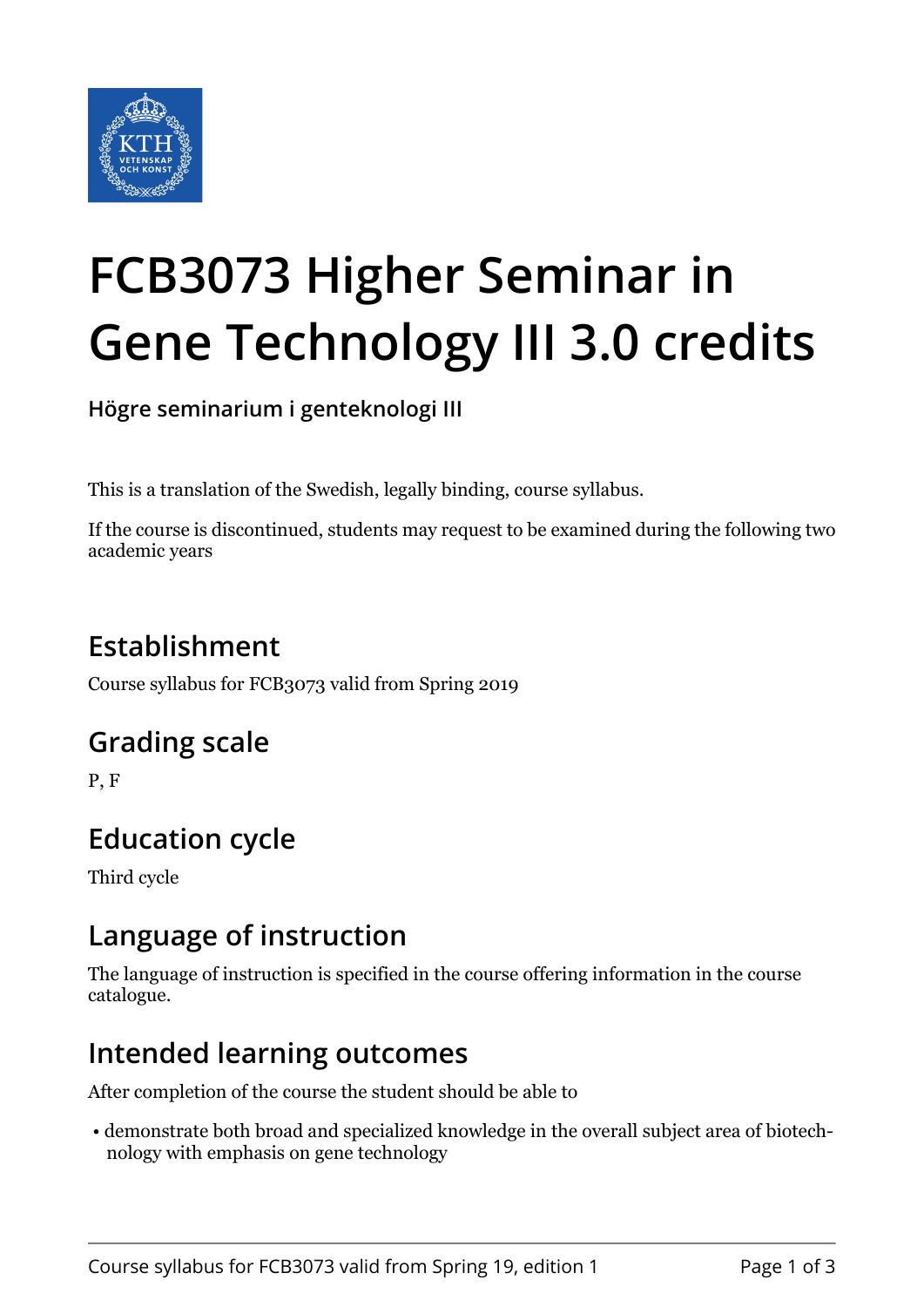- demonstrate the ability to present pedagogically, critically examine and discuss their own and others' scientific work in the subject of biotechnology with emphasis on research in gene technology
- demonstrate the ability to acquire knowledge of academic authorship and the international scientific publishing landscape with relevance to the scientific focus area of the course
- demonstrate the ability to identify, discuss and reflect on ethics and sustainability aspects in the research that is discussed within the framework of the scientific focus area of the course

#### **Course contents**

The course comprises approximately 80 full-time study hours and takes the form of higher seminars where the doctoral students present, interpret, analyze, critically examine and actively discuss mainly their own work, but also other relevant research literature within the research field. An important aspect is that the research students receive constructive feedback on their own scientific work. The course normally extends over an academic year with regular meetings during study-term periods and is the third of four courses in the seminar series. A more detailed description of the course content and structure can be found in the course memo.

### **Specific prerequisites**

Eligible for studies at the third-cycle level.

#### **Course literature**

Literature in the form of the students' own scientific work and published articles are assigned separately for each individual session.

# **Examination**

• DEL1 - Participation, 3.0 credits, grading scale: P, F

Based on recommendation from KTH's coordinator for disabilities, the examiner will decide how to adapt an examination for students with documented disability.

The examiner may apply another examination format when re-examining individual students.

Grading criteria are specified in the course PM.

# **Other requirements for final grade**

Active participation at 80% of the seminar sessions, which includes presenting, preparing and actively participating in reviewing and discussing selected scientific work.